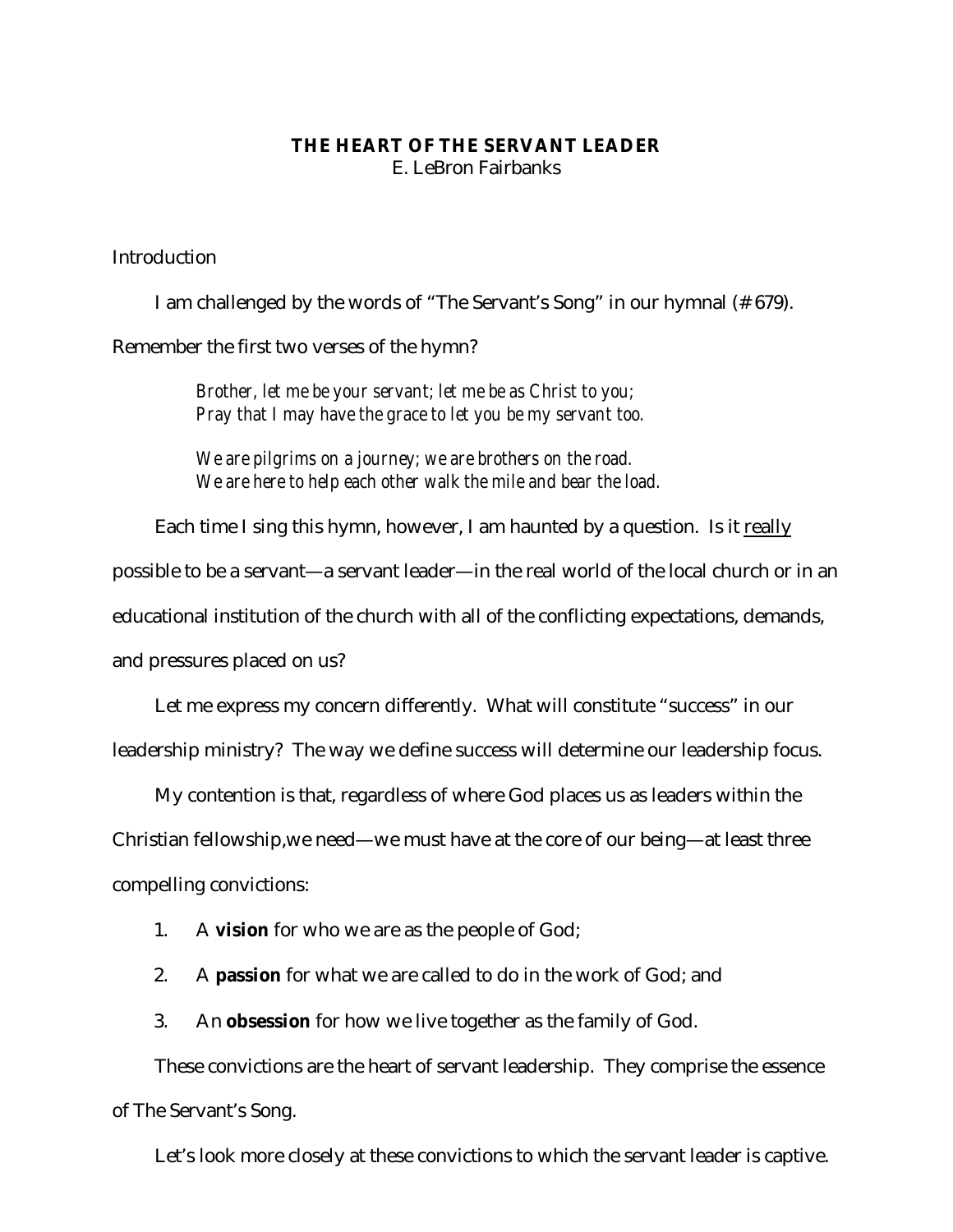#### **Conviction #1: Servant leadership is rooted in A VISION FOR MINISTRY.**

Vision has to do with seeing things clearly and at a great distance. It is seeing what others do not see. A vision is a consuming, fervent, and compelling inner picture. All leaders are supposed to have *vision*. Fundamental for the servant leader is not so much organizational *vision*, but theological *vision*.

Foundational to the servant leader is a theological vision of our identity within the Christian fellowship. Listen to the biblical images of our relationship to others:

- brothers and sisters in Christ,
- fellow travelers on a spiritual journey,
- members together of Christ's body,
- a fellowship of God's people,
- a microcasm of the Kingdom of God on earth,
- a community of faith,
- a sacramental community in and through which the grace of God flows.

Effective leadership within the Christian fellowship, I believe, is grounded in this biblical perspective of our identity, and not in organizational skills. Skills, of course, are needed. However, sharp skills without Christian motives easily lead to manipulation. The primary orientation and motivation of our actions as servant leaders must be deeply theological. The degree to which we remain captive to this conviction will determine the degree to which our leadership is judged "successful" in biblical perspective.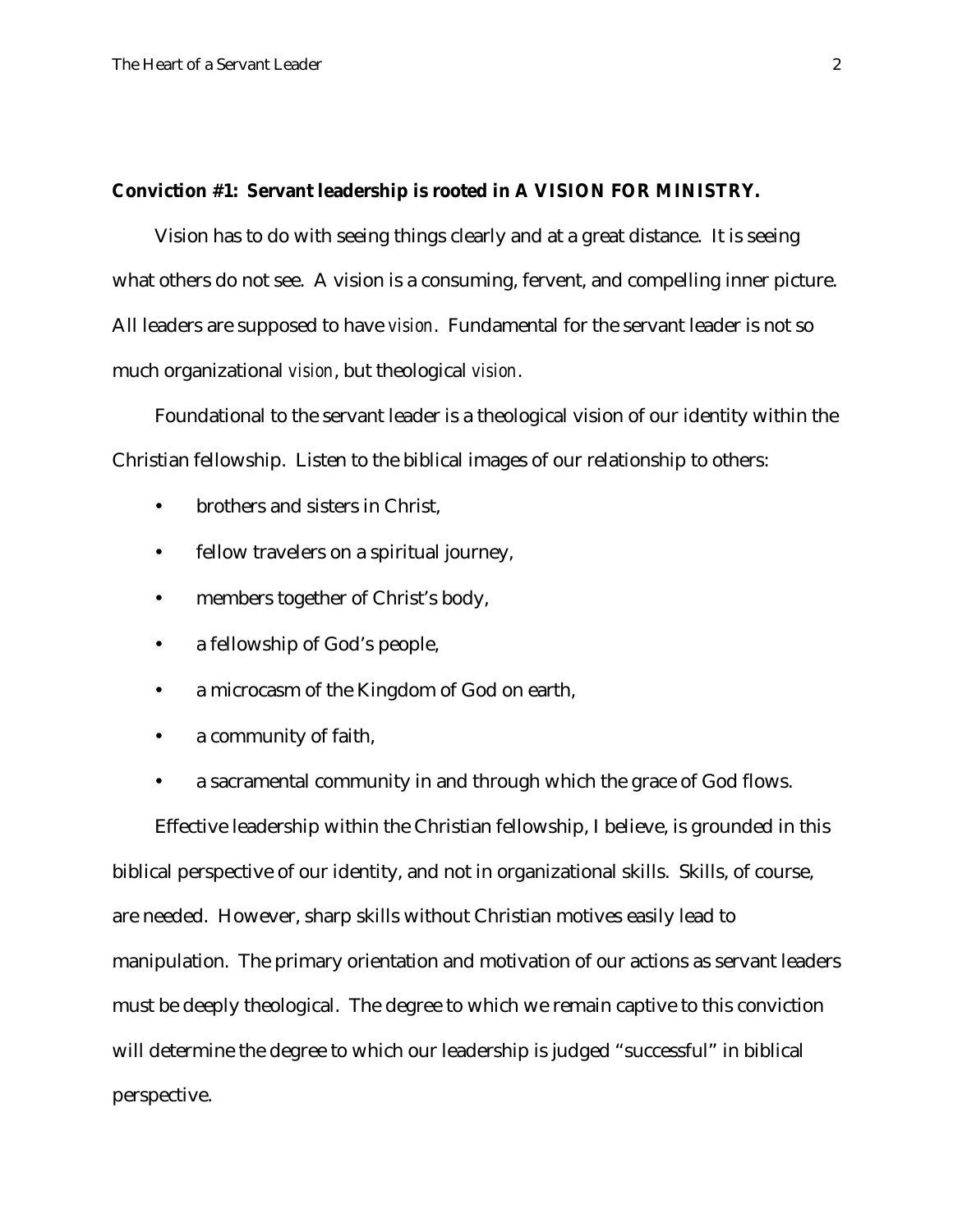Affirming the identity of those with whom we work within the fellowship is fulfilling. However, the servant leader gets equally excited about helping others succeed—regardless of where they are on their spiritual journey.

Ministry, as you know, is service to others in Jesus' name. It is the extension of the service of Jesus in our world. The people of God are Spirit-empowered to incarnate His healing, guiding, sustaining, and reconciling work in the lives of those with whom we work and live. If we are Christian, we are called to this ministry.

Dietrich Bonhoeffer in *Life Together*, lists seven expressions of ministry by which a Christian community must be judged and characterized.

- The Ministry of Holding One's Tongue
- The Ministry of Meekness
- The Ministry of Listening
- The Ministry of Active Helpfulness -- Simply assisting others within the Christian community in trifling, external matters.
- The Ministry of Bearing (Supporting)
- The Ministry of Proclaiming (enfleshing the Word of God through our words and deeds)
- The Ministry of Authority (Leadership)

For Bonhoeffer, these practical expressions of Christian ministry provide the *context* within which our specific calling must function.

We may be specifically called to and gifted as pastor, teacher, evangelist, musician, or missionary. But it is futile and self-defeating to seek to function within a specific calling *while ignoring our broader ministry to serve others in Jesus' name.*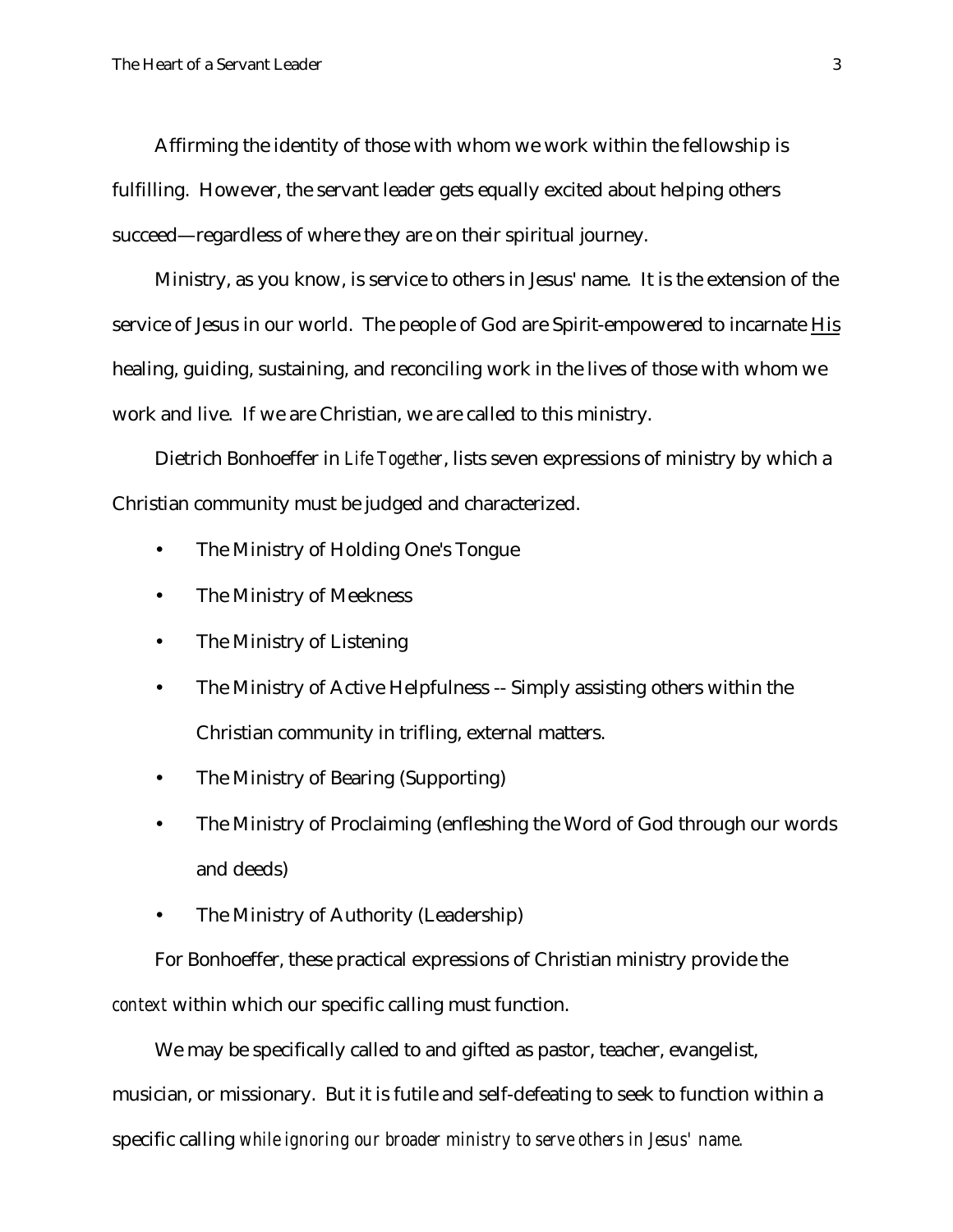In the book, *A Wesleyan-Holiness Theology*, Dr. J. Kenneth Grider, highly esteemed professor emeritus of Nazarene Theological Seminary, reflects on his own need to grow in grace through service. He shares in his book a prayer he often prays.

*Father, I am Your bread. Break me up and pass me around to the poor and needy of this world.*

*I am Your towel. Dampen me with tears and with me wash the feet of people who are weary with walking and with working.*

*I am Your light. Take me out to where the darkness is thick, there to shine and let Christ shine.*

*I am Your pen. Write with me whatever word You wish, and placard the word where the least and the lost of the world will see it and read it and be helped by it.*

*I am Your salt. Sprinkle me on all the things that You want for people, so that my faith and love and hope will flavor their experiences.*

*I am Your water. Pour me into people who thirst for You but do not even know that it is You for whom they thirst. Pour into them the trust that You have helped me to place in You. Pour into them the inward witness that is in me. Pour into them the promise that soon the summer drought will pass and refreshing rivers of water will gush down over them.*

*I am Yours, Lord God. Use me up in what You will, when You will, where You will, for whom You will, even if it means that I am given responsibilities that are considerable and costly.* Amen!!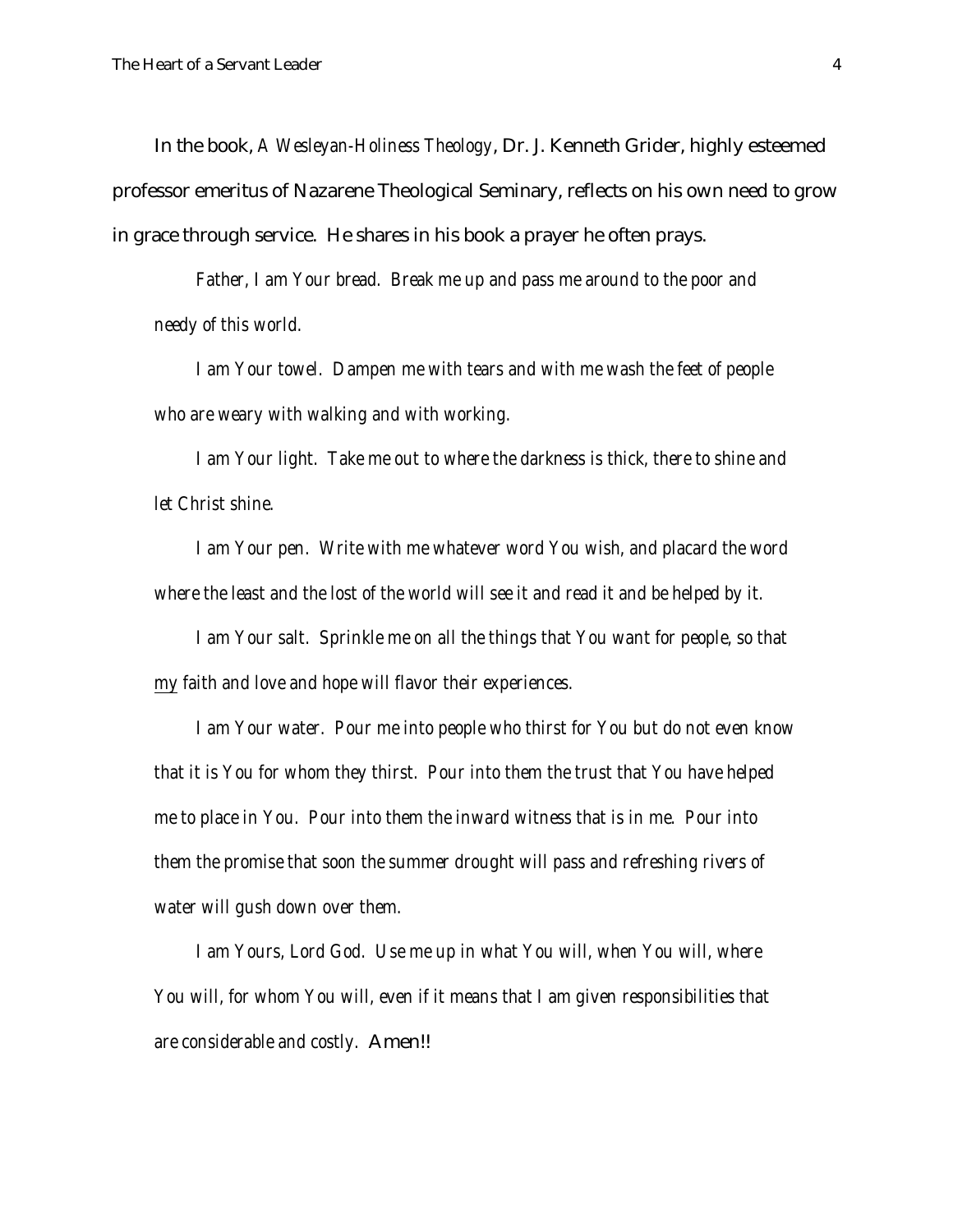Jesus defined success in Christian ministry in terms of service or self-giving to others in the name and place of God (Matthew 25:30-34). The call and command to serve must increasingly define and shape our vision for ministry.

### **Conviction #2: Servant leadership is rooted in A PASSION FOR FORMATION.**

Eighteen years ago, while teaching at the European Nazarene Bible College, I penned this definition of Christian leadership.

> Christian leadership, I believe, is humble service to others in the community of faith whose head is Christ for the purpose of enabling them, through teaching and example, to live their lives under the Lordship of Christ, and to understand, accept, and fulfill their ministry to each other and their mission in the world.

Leadership, according to the late Dr. Harold Reed, "is known by the personalities it enriches, not by those it dominates or captivates." Our leadership within the community of faith must convictionally focus on the qualitative growth of the led as ministers of Jesus Christ.

This perspective on leadership forces us to ask some probing questions. How can our ministry of servant leadership enable *others* to fulfill *their* ministry to each other and *their* mission in the world? Are the people being served growing as Christians? Are they themselves becoming servants? These are crucial concerns for leadership in the community of faith.

ALL Christians - yes, even those with whom we work who sometimes make life so difficult - are *called* and gifted for the ministry of Christ. We must not ignore these challenging people. These individuals, as impossible as it may seem on some occasions, remain our responsibility. They, too, need to be enabled "through teaching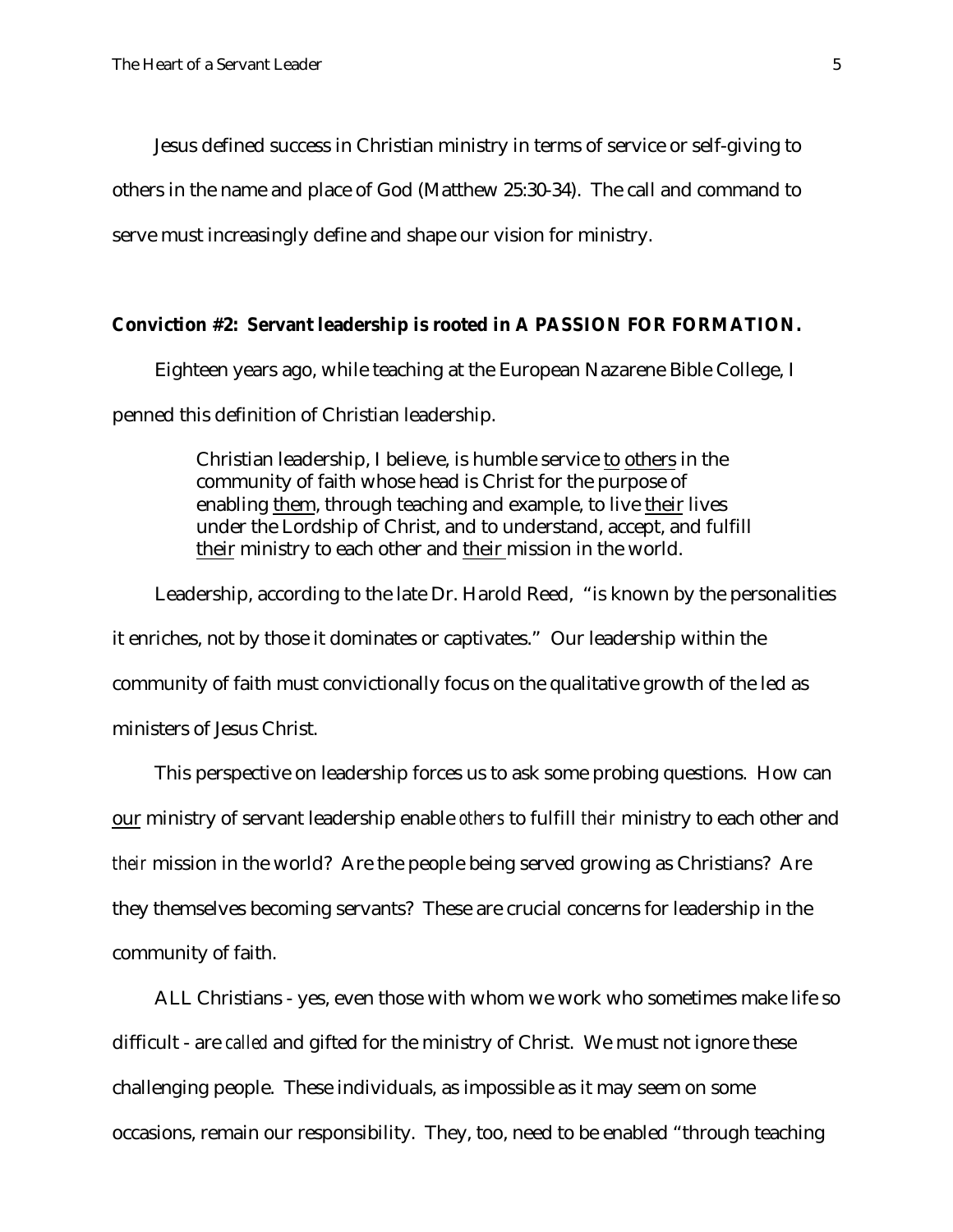and example, to live their lives under the lordship of Christ, and to understand, accept, and fulfill their ministry to each other and their mission in the world."

This conviction regarding our responsibility for those with whom we work demands keen insight, deep "caring," and Spirit-empowered understanding. "Only the person who can see the invisible can do the impossible," I once read. Questions such as "what if..." and "why not..." ought to permeate our mind set regarding the Christians with whom we work. What if...they were all called to Christian ministry? Why not...assume they are, and proceed accordingly!

If we are driven by this passion for formation, then ministry *to* the people, and ministry *for* the people will become ministry *with* the people and ministry *by* the people.

Let's review. Conviction #1: Servant leadership is rooted in a vision for ministry, and #2, in a passion for formation.

# **Conviction #3: Servant leadership is rooted in AN OBSESSION FOR COMMUNITY.**

Jesus challenges us in Luke 6:40, "When a student is fully trained he will become like his teacher." (Or his school president, or his seminary prof, or his pastor!) Ministry is always incarnated and enfleshed. Ministry must be lived out!

What is it about ourselves that we want our community—our students and faculty, or our parishioners—to catch from us? We want our people to catch from us a servant spirit, committed to *motivating*, *equipping* and *enabling others to also serve in Jesus' name*.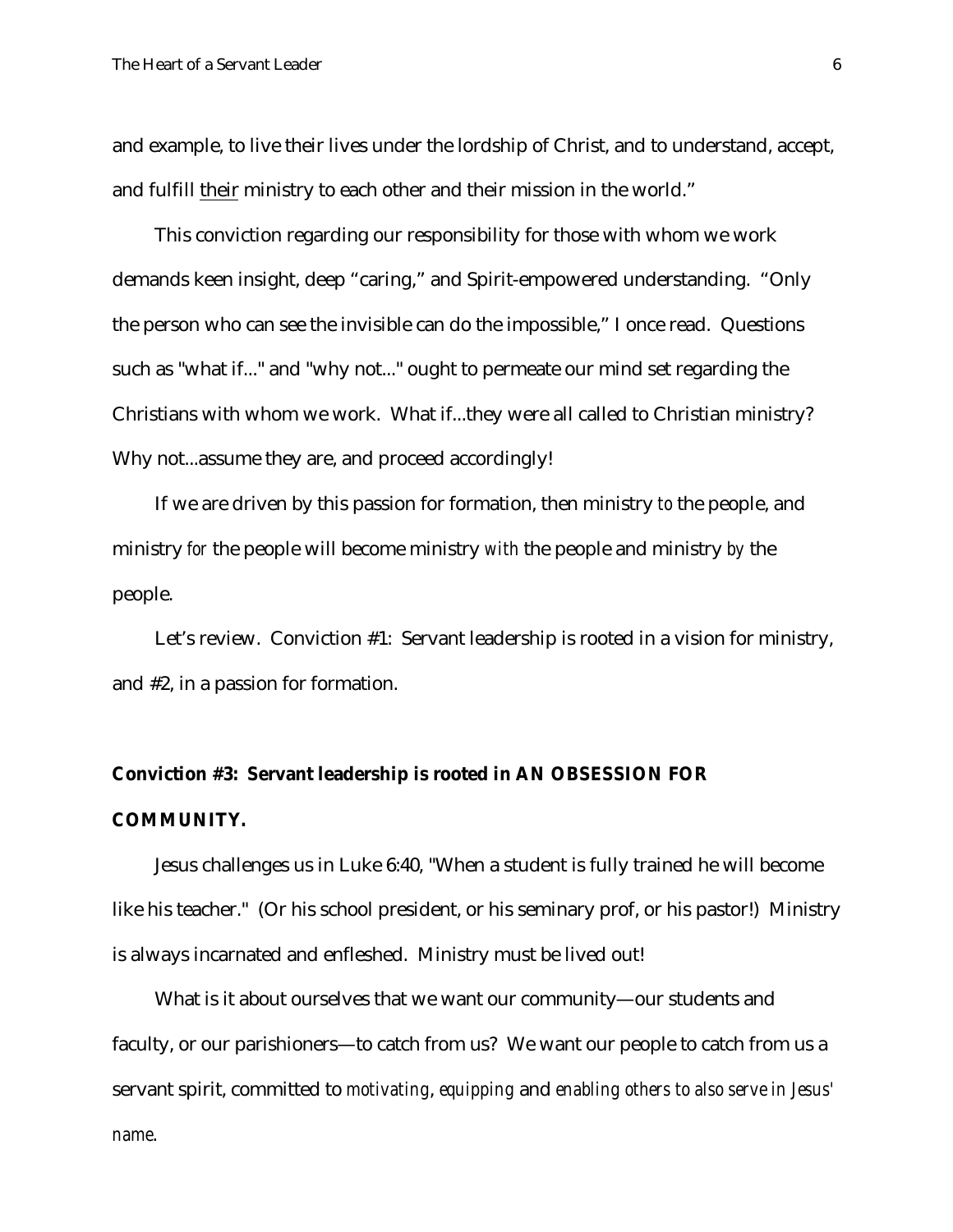What we are confronted with is the need to communicate a lifestyle within the community that is distinctly Christian - and self-giving at the core. But how do you communicate a lifestyle? How do you teach commitments, priorities, values, and spiritual disciplines? How do you teach a lifestyle?

Whatever else it means, it demands taking seriously the principle of imitation. Herbert Mayer, in his book, *Pastoral Care, Its Roots and Renewal*, reminds us that this principle was a key in Christian leadership for eighteen centuries. We must recapture this principle if we take seriously the biblical mandate to be an example to believers. Recall the words of the Apostle Paul:

- *Follow me as I follow Christ.*
- *You ought to follow my example.*
- *Put into practice what you have learned, received or heard from me or seen in me.*
- *We did this in order to make ourselves a model for you to follow.*

Paul gave these instructions with humility to the Christians under his care. We must do the same for those for whom we are responsible.

Justin Martyr, Tertullian, John Chrysostom, Martin Luther, Richard Baxter and John Wesley, to name only a few, were not hesitant to claim their responsibility to be an example to their believers.

The broad principle of imitation must possess us if we are to effectively transfer our vision, passion, and obsession within the Christian fellowship. This principle is developed and made specific in Ephesians 4:25-32. The passage outlines a servant leadership lifestyle within the Christian community.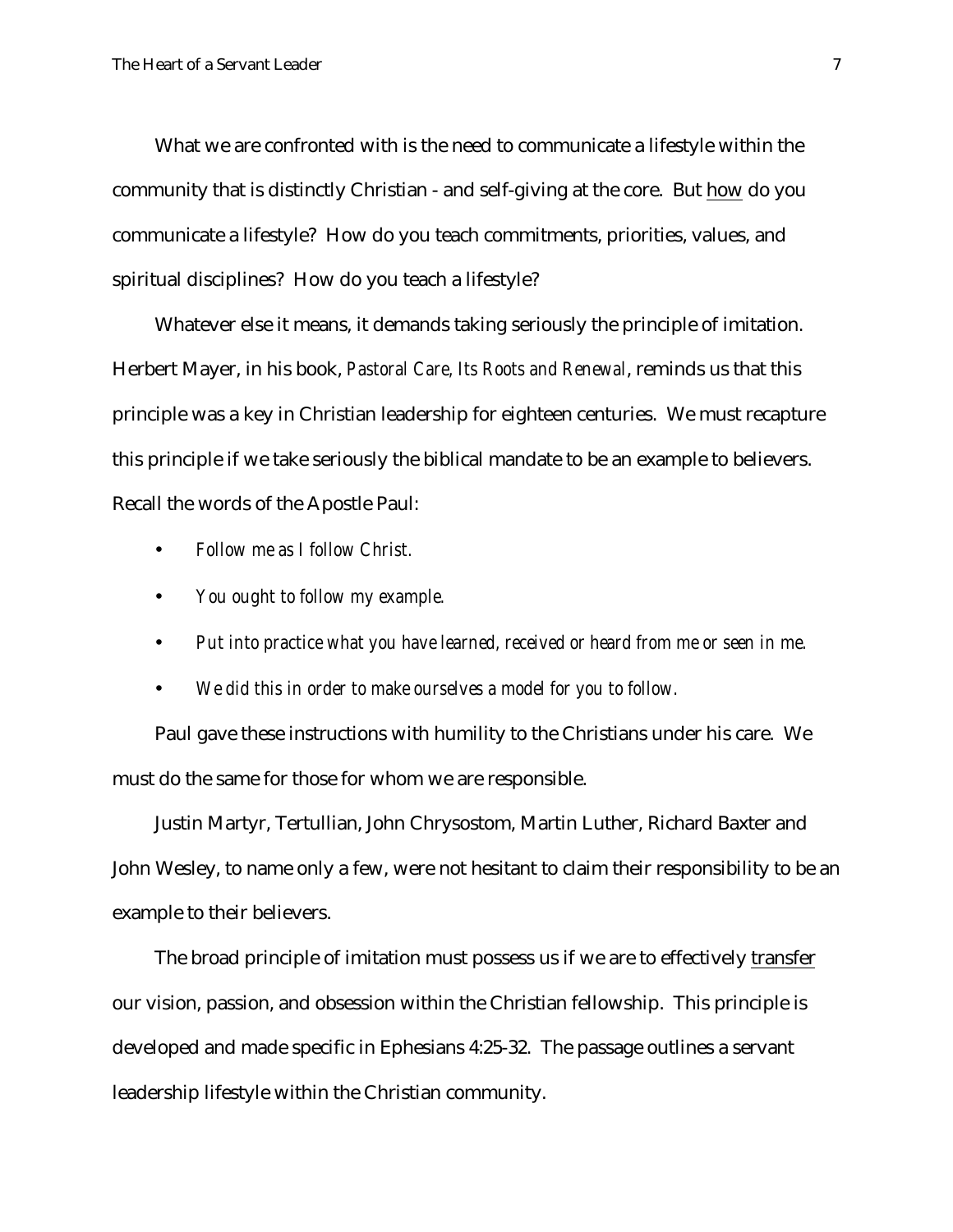Chapter four begins with the challenge to walk worthy of our calling as Christians. The characteristics of the person "walking worthy" follow the challenge. We are instructed to be gentle, humble, patient, and supportive of each other. In so living, we will "maintain the unity of the spirit in the bond of peace" (v. 3).

But, as Christian *leaders*, how do we express gentleness, humbleness, patience, and supportiveness? The key leadership principle captivating the leader in community is found in Ephesians 4:15 - "speak the truth in love," and this critical concept is fleshed out in verses 25-32.

Paul, in these verses, is not so much talking about administrative techniques, but Christian attitudes underlying our actions and activities within the community. We are co-laborers together in the body of Christ (v. 25). We relate with others in the fellowship out of an "I-Thou" frame of reference. The people with whom we work are God's own creation.

Because of this fundamental Christian conviction, we can *be honest*...with the believers; *immediate*...in dealing with conflict among us; *upbuilding*...with our words; and *forgiving*, even when others do not forgive us.

We express, therefore, gentleness, humbleness, patience, and supportiveness through words and deeds which consistently communicate:

*I love you*, *I accept you*, *I respect you*, *I need you*, *I trust you*, *I serve you*, *I forgive you*, and *I accept your forgiveness.*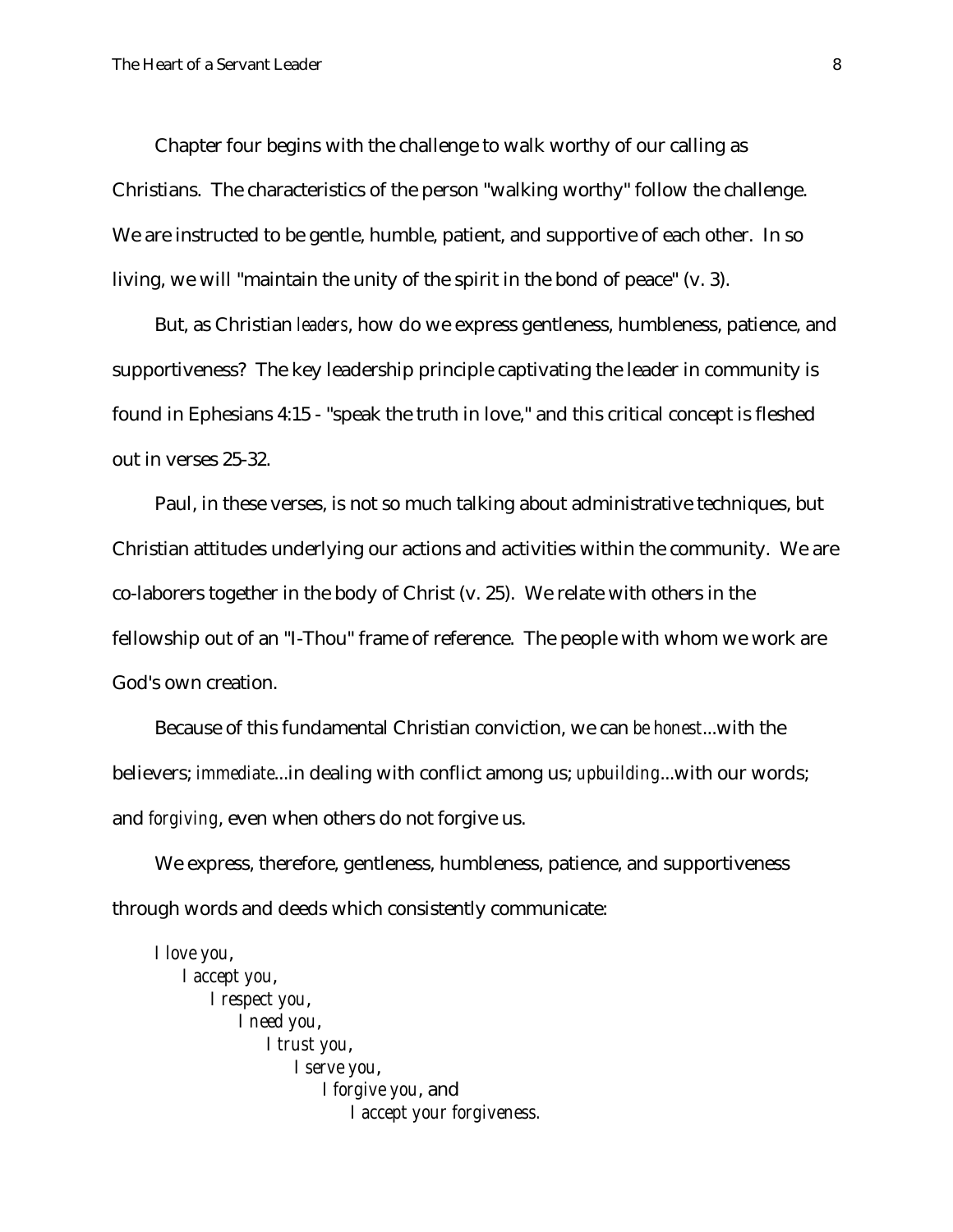Words and deeds done by others to us must never be permitted to create bitterness and resentment within us.

An obsession for community is not an option for the servant leader. It is an imperative, even in conflictual situations. Because relationships are so important to us, we "care enough to confront" our brother or sister in Christ. We care too much about the relationship to ignore destructive behavior. We speak the truth in love, and we care enough to allow our brother or sister in Christ to speak truthfully to us.

Paul's instructions are not psychological in nature; they are deeply theological. The Spirit of God is deeply concerned with the speech of His people (Eph. 4:30a).

These instructions may not be found in the latest secular textbook on leadership. They are foundational for servant leaders who take seriously the principle of imitation, and who want their faith community to catch from them a servant spirit.

## **As I conclude …**

Let me share with you a question I ask myself. "What does it mean to be a servant to my students, faculty, and staff where I must function in the role of college president?" What does it mean to be a servant in the midst of *all* the expectations, roles, and functions?

And what about the risks? Misunderstandings? Abuses? Betrayals? Pain? Hurts? Is it worth the risks? Is it really worth the risk of being a servant leader?

I am growing in my understanding of the profoundness of my questions. Slowly, but with inner confidence, I am developing a deep conviction--theologically grounded-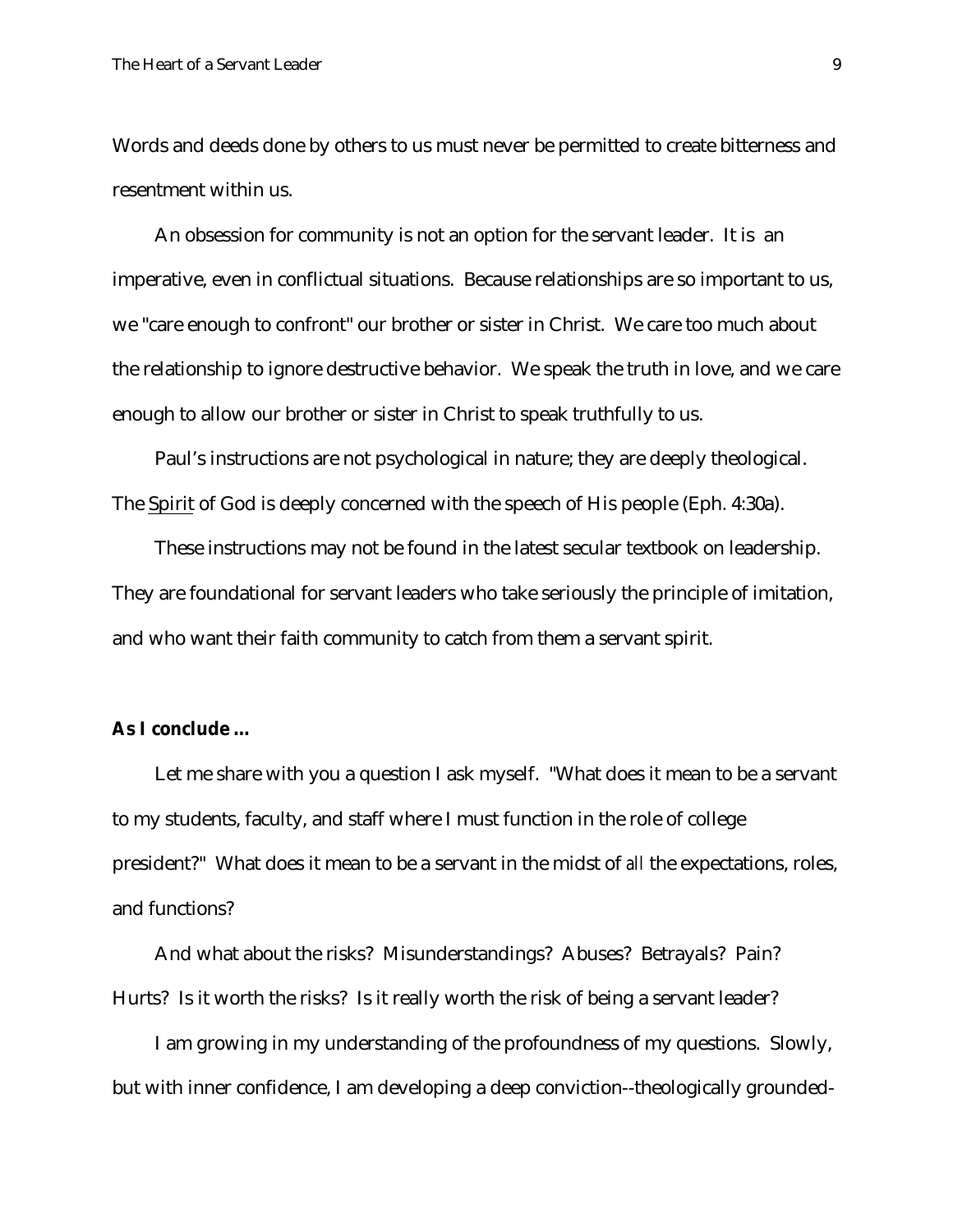-that I must accept the risks and serve my people with humility, gentleness, patience,

and encouragement if I am to be a servant leader.

And you, too, will be challenged to find such responses in the situations you face or will face! Our people will not see us as finished products. Rather, they will discover in us an on-going process of transformation into Christlikeness (II Cor. 3:18).

A student of mine gave me a poem by Leonard Nimoy while I served on the faculty of European Nazarene Bible College. It reads:

> *What mark will I leave behind? How will anyone ever know that I've been here? What sign will tell the future traveler that I've existed? Shall I carve it on the door? "I am here! Today, I exist!" I believe the deepest impression is made in the moments when I can say, "I care; I love."*

The poem captures the heart of the servant leader.

What mark will you leave behind when you depart your present or your next leadership assignment?

I believe the deepest impressions will be made in those moments when you say, I love you, I care for you, I am your brother or sister in Christ, I will serve you regardless of the costs, ignoring the risks, and the conflicting roles, functions, expectations, and misunderstandings.

Our challenge is to lead with a servant's heart. If we are captured by a vision for ministry, motivated by a passion for ministry formation, and characterized by an obsession for a servant leadership lifestyle within the community, then our group- regardless of its size--will be life-giving, growth-producing, and *distinctly Christian*. In